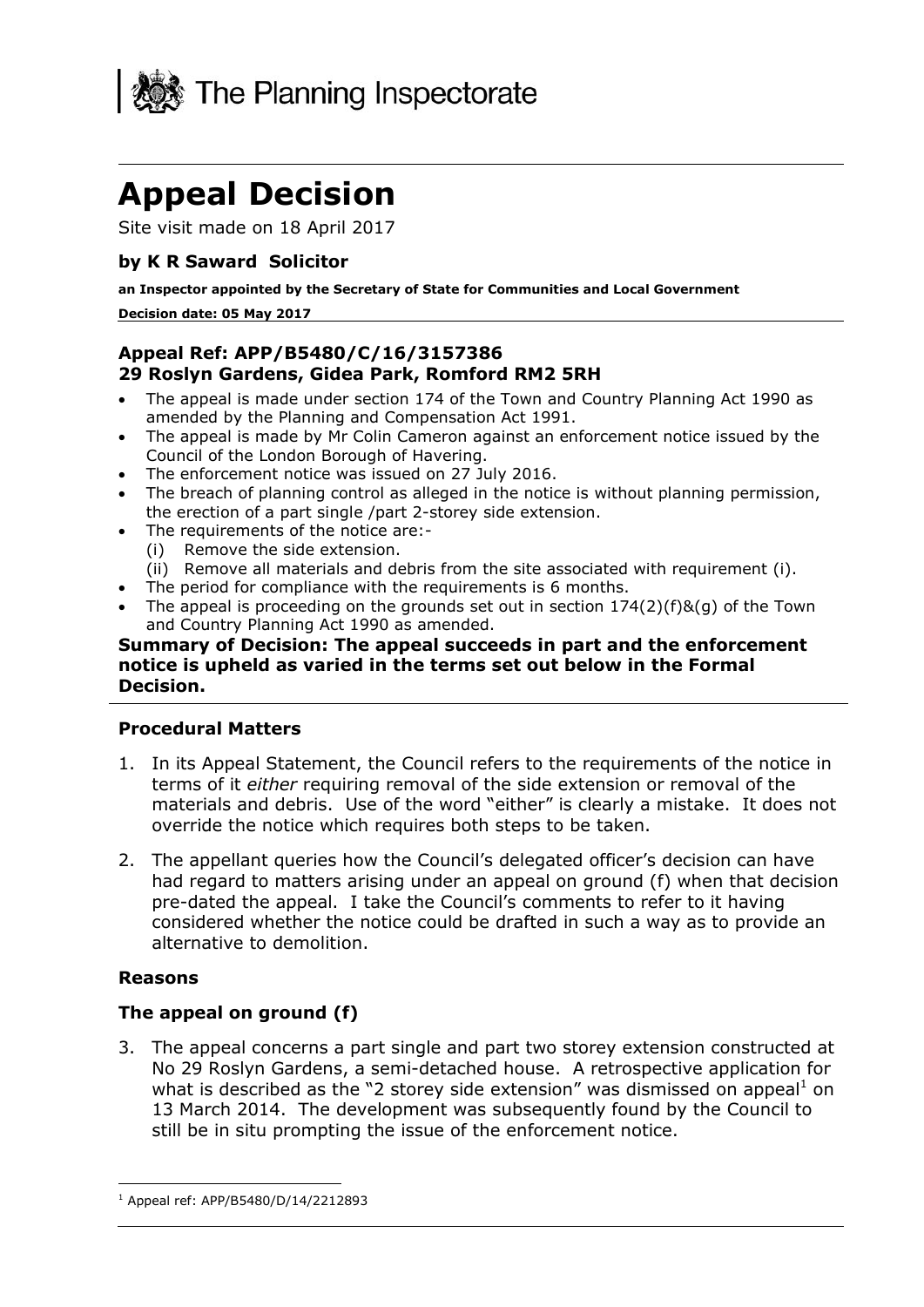- 4. The ground of appeal is that the steps required by the notice to be taken are excessive. This ground does not involve a consideration of the planning merits. Therefore, arguments concerning the development as built do not fall to be considered in the absence of an appeal on ground (a) and payment of the requisite fee. For the same reason other appeal decisions referred to by the appellant where development has been allowed for reasons related to character and appearance do not have bearing in this ground (f) appeal. Whilst noting that the neighbour at No 31 supports the appellant, those comments also concern the planning merits.
- 5. Section 173 of the Act indicates that there are two purposes which the requirements of an enforcement notice can seek to achieve. These are either to remedy the breach of planning control which has occurred (section 173(4)(a)), or to remedy any injury to amenity that has been caused by the breach (section 173(4)(b)). The notice indicates that it has been issued for both purposes. The requirement to remove the unauthorised side extension reinforces an aim of remedying the breach. In addition, the reasons for issuing the notice identify injury to amenity from visual harm to the street scene.
- 6. Remedy of the breach can only be achieved by removal of the extension and so the requirement is not excessive. Nevertheless, enforcement action is intended to be remedial rather than punitive.
- 7. The appellant has supplied a copy of a 1972 planning permission and approved drawing for the 'erection of garage with bedroom over' and suggests reinstatement in accordance with this plan as a lesser step. According to the Council this planning permission was never implemented. Due to the passage of time, it will have lapsed and does not therefore afford an alternative option.
- 8. The Council Officer's delegated report recommended that an enforcement notice should give the option of reinstating the side garage and reducing the size of the extension to accord with a previously approved plan for a Lawful Development Certificate<sup>2</sup> (LDC) or to remove the 'roof extension' in its entirety. The option of a reduction was not given in the issued notice. The reason provided by the Council is that it would be a completely new building involving removal of the whole side extension and such a measure would lack precision.
- 9. A notice can require restoration of the property to its condition prior to the breach of planning control or to secure compliance with a lawful fallback position provided it can be done with precision. The LDC was for a proposed development. In the absence of plans and further details I have no means of knowing what existed immediately before the breach took place or whether the proposal would remain lawful to assess if there is a solution in this regard short of a complete remedy.
- 10. The appellant refers to alternative proposals that are being discussed with the Council, but has not suggested how they might amount to lesser steps in this appeal, if at all. However, since this appeal was submitted the Council has granted planning permission on 24 April 2017 pursuant to application no. P0257.17 for a two storey side extension encompassing revisions on the existing unlawful development. The effect of section 180 of the 1990 Act is that the notice ceases to have effect insofar as it is inconsistent with any subsequent permission. This means that the notice will not bite if revisions are

<sup>-</sup><sup>2</sup> Application ref: D0134.13